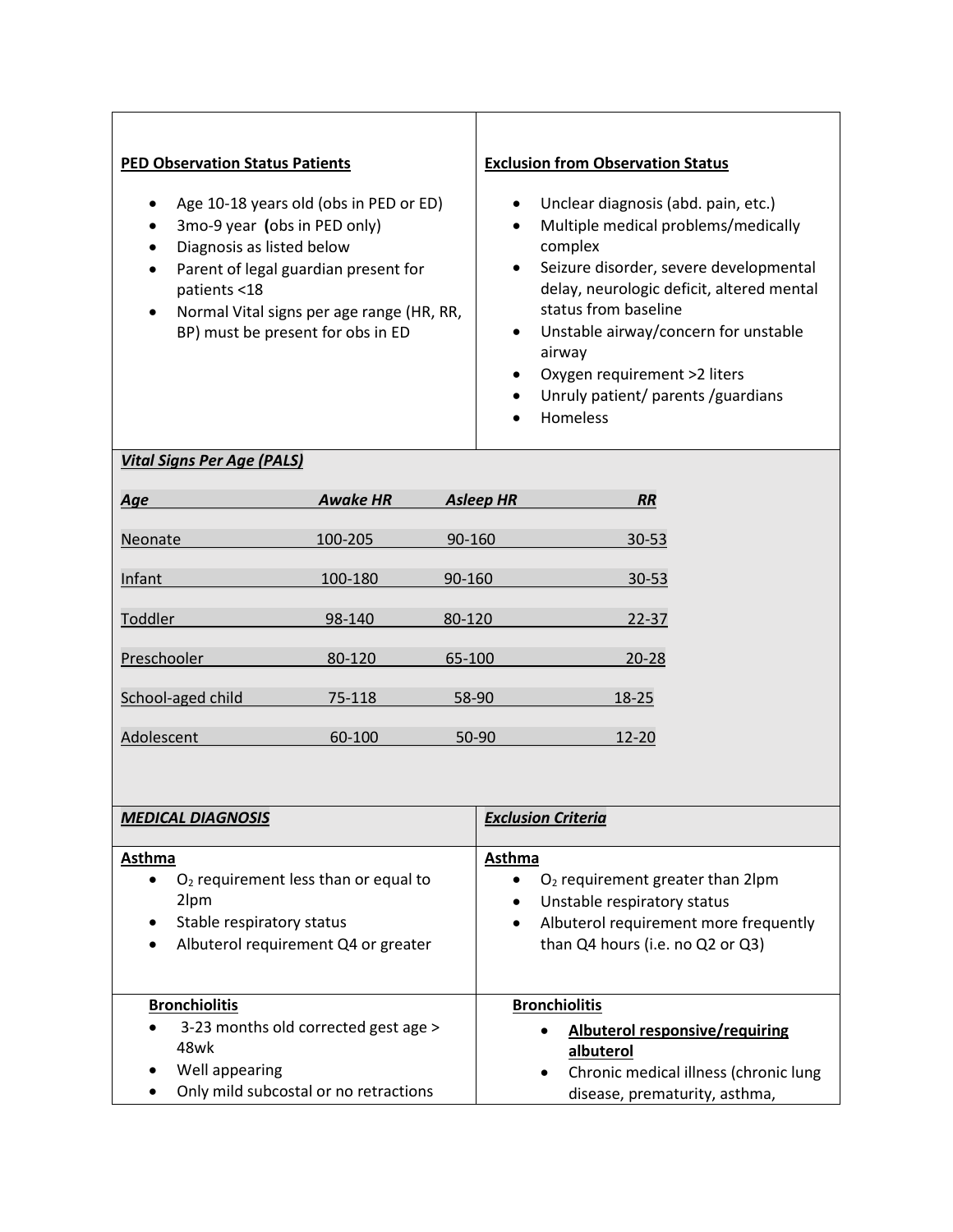| Previously healthy<br>O2 sat greater than or equal to 90% on $\leq$<br>0.5 liters/min<br>Good oral intake<br>Potential for D/C on home O2<br>CXR not routinely recommended, not required for<br>diagnosis of bronchiolitis<br>All bronchiolitis patients will remain in PED<br>location for Observation due to age. | reactive airway disease,<br>neuromuscular disease, FTT, prior<br>intubation, concern for difficult<br>airway/airway anomaly)<br>Ill appearing<br>Moderate retractions<br>Worsening respiratory status,<br>increasing FiO2<br>CXR (if obtained) with diagnosis other<br>than bronchiolitis |
|---------------------------------------------------------------------------------------------------------------------------------------------------------------------------------------------------------------------------------------------------------------------------------------------------------------------|-------------------------------------------------------------------------------------------------------------------------------------------------------------------------------------------------------------------------------------------------------------------------------------------|
| Dehydration                                                                                                                                                                                                                                                                                                         | Dehydration                                                                                                                                                                                                                                                                               |
| Gastroenteritis                                                                                                                                                                                                                                                                                                     | Significant abdominal pain                                                                                                                                                                                                                                                                |
| Diarrhea                                                                                                                                                                                                                                                                                                            | Vomiting only (no diarrhea)                                                                                                                                                                                                                                                               |
|                                                                                                                                                                                                                                                                                                                     | Electrolyte abnormality (Na 130 or less,                                                                                                                                                                                                                                                  |
|                                                                                                                                                                                                                                                                                                                     | Na 150 or greater)                                                                                                                                                                                                                                                                        |
|                                                                                                                                                                                                                                                                                                                     | Hypoglycemia                                                                                                                                                                                                                                                                              |
|                                                                                                                                                                                                                                                                                                                     | <b>Bloody stools</b>                                                                                                                                                                                                                                                                      |
| <b>Cellulitis/Hand or Foot Infection</b>                                                                                                                                                                                                                                                                            | <b>Cellulitis/Hand or Foot Infection</b>                                                                                                                                                                                                                                                  |
|                                                                                                                                                                                                                                                                                                                     | Joint involvement                                                                                                                                                                                                                                                                         |
|                                                                                                                                                                                                                                                                                                                     | Immunocompromised                                                                                                                                                                                                                                                                         |
|                                                                                                                                                                                                                                                                                                                     | <b>Diabetes</b>                                                                                                                                                                                                                                                                           |
|                                                                                                                                                                                                                                                                                                                     |                                                                                                                                                                                                                                                                                           |
| <b>Peritonsillar Abscess/Pharyngitis</b>                                                                                                                                                                                                                                                                            | <b>Peritonsillar Abscess/Pharyngitis</b>                                                                                                                                                                                                                                                  |
| <b>Evaluated by ENT</b>                                                                                                                                                                                                                                                                                             | Airway concerns                                                                                                                                                                                                                                                                           |
|                                                                                                                                                                                                                                                                                                                     |                                                                                                                                                                                                                                                                                           |
|                                                                                                                                                                                                                                                                                                                     |                                                                                                                                                                                                                                                                                           |
| <b>Ortho/Trauma DIAGNOSIS</b>                                                                                                                                                                                                                                                                                       | <b>Ortho/Trauma EXCLUSION CRITERIA</b>                                                                                                                                                                                                                                                    |
| <b>Fracture-Rule Out Compartment Syndrome</b>                                                                                                                                                                                                                                                                       | <b>Fracture-Rule out Compartment Syndrome</b>                                                                                                                                                                                                                                             |
| Orthopedics consulting                                                                                                                                                                                                                                                                                              | Other Injuries (except<br>$\bullet$                                                                                                                                                                                                                                                       |
|                                                                                                                                                                                                                                                                                                                     | laceration/abrasion)                                                                                                                                                                                                                                                                      |
|                                                                                                                                                                                                                                                                                                                     | Altered mental status                                                                                                                                                                                                                                                                     |
|                                                                                                                                                                                                                                                                                                                     | Abnormal neurologic exam                                                                                                                                                                                                                                                                  |
|                                                                                                                                                                                                                                                                                                                     |                                                                                                                                                                                                                                                                                           |
| <b>Stable Thoracic/Lumbar Fracture</b>                                                                                                                                                                                                                                                                              | <b>Stable Thoracic/Lumbar Fracture</b>                                                                                                                                                                                                                                                    |
| Awaiting brace<br>$\bullet$                                                                                                                                                                                                                                                                                         | Other Injuries (except<br>$\bullet$                                                                                                                                                                                                                                                       |
| Spine consulting                                                                                                                                                                                                                                                                                                    | laceration/abrasion)                                                                                                                                                                                                                                                                      |
|                                                                                                                                                                                                                                                                                                                     | <b>Altered Mental Status</b>                                                                                                                                                                                                                                                              |